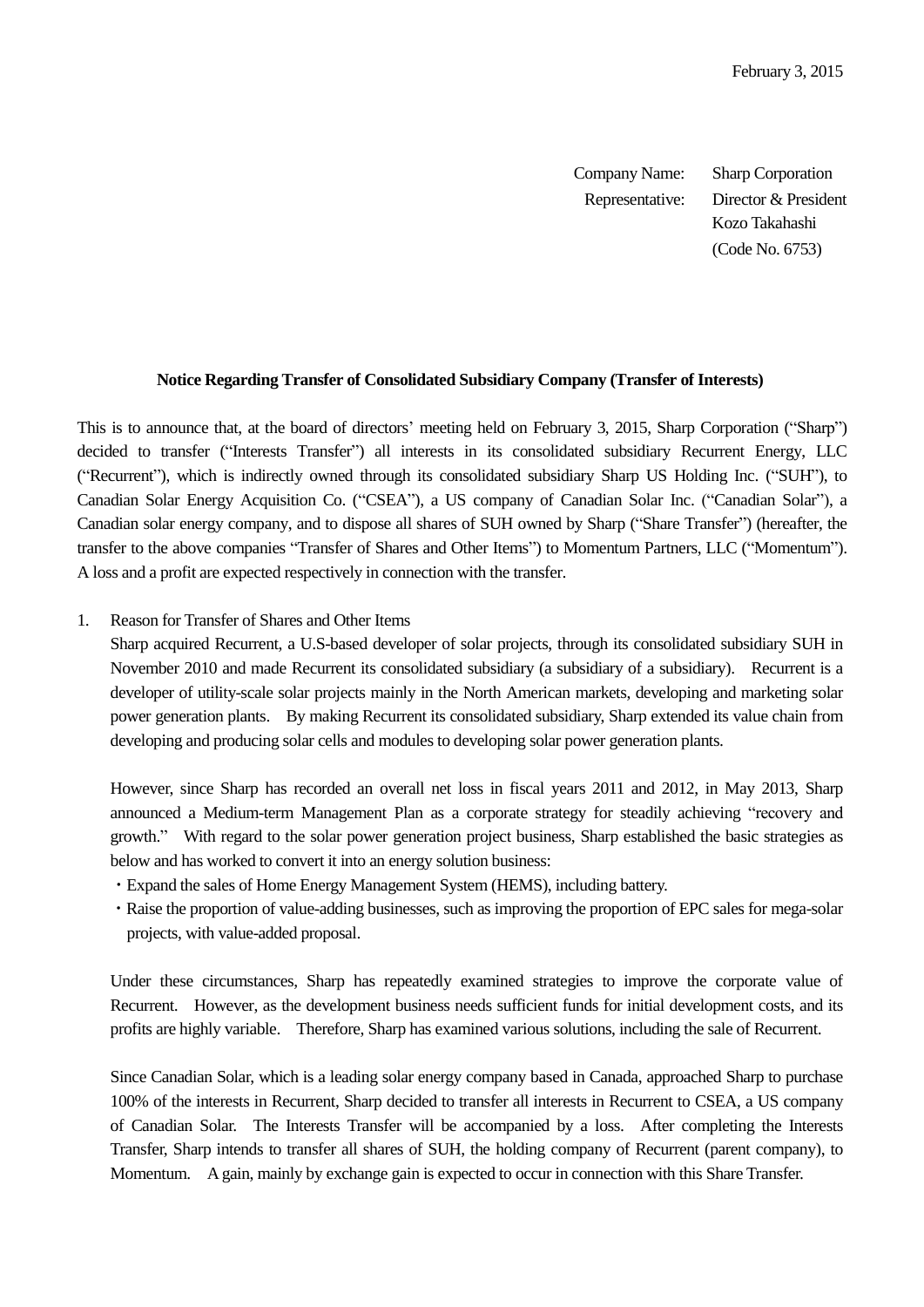In this fiscal year, Sharp, in its solar cell business in Europe, withdrew from its solar power generation project business and joint venture business which produces solar panels. Together with this sale (transfer) of Recurrent, Sharp has worked on business restructuring with the intent of optimizing its value chain to improve the profitability of the solar cell business. After this, Sharp will further strengthen the energy solutions business and new businesses including PV thermal system combining solar power generation and solar thermal system in order to regrow the solar cell business.

## 2. Details of Transfer of Shares and Other Items

## (1) Interests Transfer of Recurrent

### a) Outline of Recurrent

| 1.          | Name                                                                                       | Recurrent Energy, LLC          |                                                                                |                             |
|-------------|--------------------------------------------------------------------------------------------|--------------------------------|--------------------------------------------------------------------------------|-----------------------------|
| 2.          | Location                                                                                   |                                | 300 California Street 7th floor San Francisco, CA 94104, USA                   |                             |
| 3.          | Title/Name of representative                                                               | Arno Harris, CEO & Chairman    |                                                                                |                             |
| 4.          | <b>Business</b>                                                                            |                                | Development and sale of solar power generation plants                          |                             |
| 5.          | Amount of capital                                                                          |                                |                                                                                |                             |
| 6.          | Date of incorporation                                                                      | June 9, 2006                   |                                                                                |                             |
| 7.          | Investor and investment ratio                                                              | Sharp US Holdings Inc.         | 100.00%                                                                        |                             |
| 8.          | Relationship between Sharp and Recurrent                                                   |                                |                                                                                |                             |
|             |                                                                                            |                                | SUH, of which Sharp holds 100% of the issued shares, holds 100% of the         |                             |
|             | Capital ties                                                                               | interests in Recurrent         |                                                                                |                             |
|             |                                                                                            |                                | One director, one executive officer and one employee of Sharp hold the post of |                             |
|             | Personnel ties                                                                             | director at Recurrent          |                                                                                |                             |
|             |                                                                                            |                                | There are no business ties between Sharp and Recurrent which should be noted   |                             |
|             | <b>Business ties</b>                                                                       | herein.                        |                                                                                |                             |
| 9.          | Business results and financial condition in the last three years (on a consolidated basis) |                                |                                                                                |                             |
|             |                                                                                            | Ended                          | Ended                                                                          | Ended                       |
| Fiscal year |                                                                                            | March 31,                      | March 31,                                                                      | March 31,                   |
|             |                                                                                            | 2012                           | 2013                                                                           | 2014                        |
|             | Net assets (on a consolidated                                                              | US\$46,701 thousand            | US\$84,070 thousand                                                            | <b>US\$358,182</b> thousand |
|             | basis)                                                                                     | $(3,836$ million yen)          | $(7,902$ million yen)                                                          | $(36,864$ million yen)      |
|             | Total assets (on a consolidated                                                            | US\$425,084 thousand           | US\$628,356 thousand                                                           | <b>US\$585,759</b> thousand |
|             | basis)                                                                                     | $(34,916 \text{ million yen})$ | $(59,059$ million yen)                                                         | $(60, 286$ million yen)     |
|             | Current net assets (on a                                                                   |                                |                                                                                |                             |
|             | consolidated basis) per share                                                              |                                |                                                                                |                             |
|             | Sales (on a consolidated basis)                                                            | US\$313,758 thousand           | US\$452,709 thousand                                                           | US\$1,253,158 thousand      |
|             |                                                                                            | $(25,772$ million yen)         | $(42,550$ million yen)                                                         | $(128,975$ million yen)     |
|             | Operating profit (on a                                                                     | US\$18,052 thousand            | US\$55,718 thousand                                                            | US\$245,195 thousand        |
|             | consolidated basis)<br>Ordinary profit (on a                                               | $(1,483$ million yen)          | $(5,237$ million yen)                                                          | $(25,235)$ million yen)     |
|             | consolidated basis)                                                                        |                                |                                                                                |                             |
|             | Current net profit (on a                                                                   | US\$6,386 thousand             | US\$33,783 thousand                                                            | US\$229,852 thousand        |
|             | consolidated basis)                                                                        | (525 million yen)              | $(3,175$ million yen)                                                          | $(23,656$ million yen)      |
|             | Current net profit (on a consolidated                                                      |                                |                                                                                |                             |
|             | basis) per share (yen)                                                                     |                                |                                                                                |                             |
|             | Dividend per share (yen)                                                                   |                                |                                                                                |                             |
|             |                                                                                            |                                |                                                                                |                             |

Note: The above business results are based on US dollars converted to yen at the rates of 82.14 yen (March30, 2012),

93.99 yen (March 29, 2013), and 102.92 yen (March 31, 2014), respectively.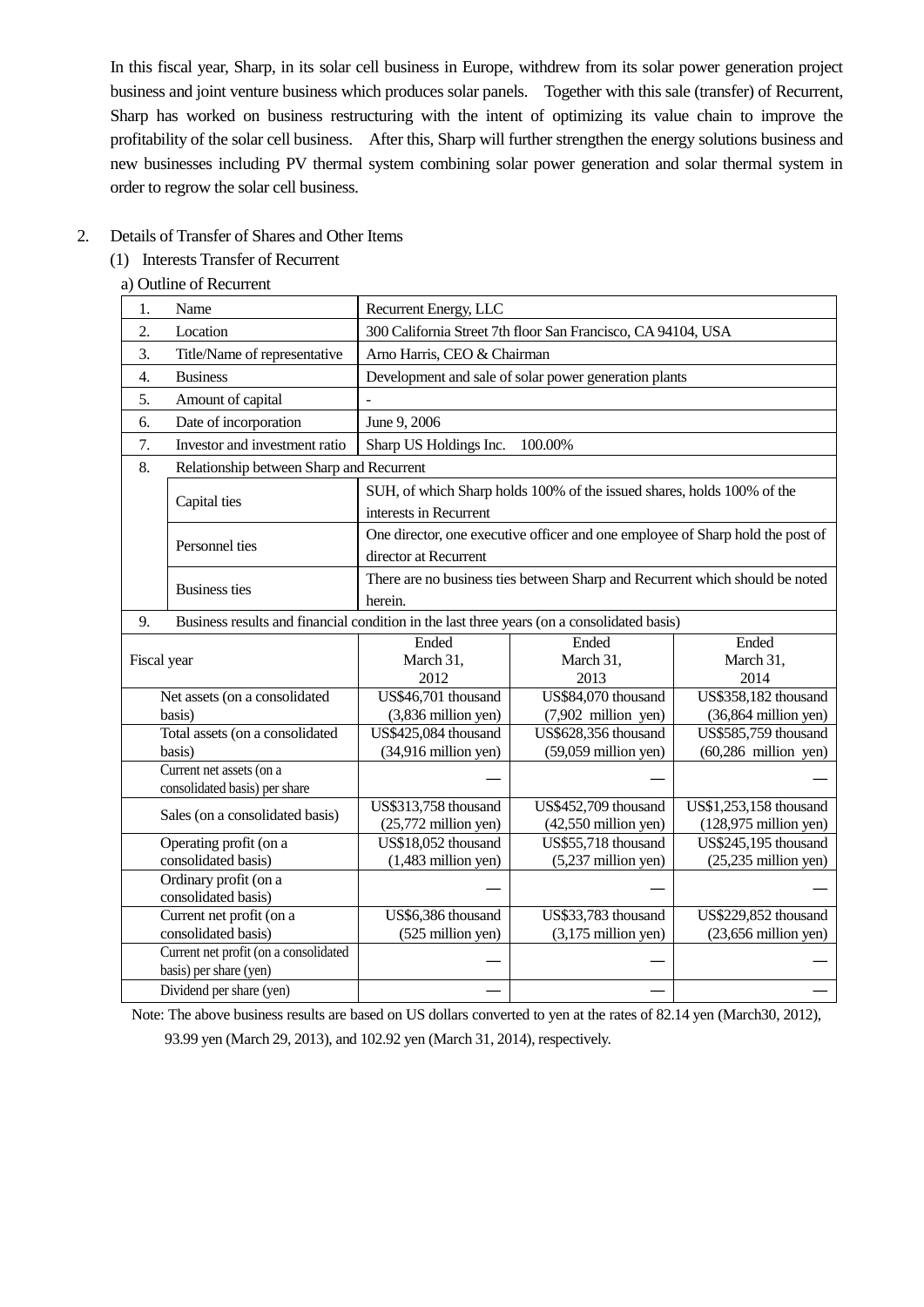b) Outline of the counterparty to the Interests Transfer

| 1.  | Company name                                 | Canadian Solar Energy Acquisition Co.                     |  |
|-----|----------------------------------------------|-----------------------------------------------------------|--|
| 2.  | Location                                     | 2420 Camino Ramon, Ste 125, San Ramon, CA, USA 94583-4385 |  |
| 3.  | Title/Name of representative                 | Michael G. Potter, Director                               |  |
| 4.  | <b>Business</b>                              | Investment purpose entity                                 |  |
| 5.  | Amount of capital                            | US\$100 (approx. 12 thousand yen)                         |  |
| 6.  | Date of incorporation                        | Jan 22, 2015                                              |  |
| 7.  | Net assets                                   | US\$100 at incorporation (approx. 12 thousand yen)        |  |
| 8.  | <b>Total assets</b>                          | US\$100 at incorporation (approx. 12 thousand yen)        |  |
| 9.  | Major shareholders and<br>shareholding ratio | Canadian Solar Inc. 100.00%                               |  |
| 10. | Relationship between the Sharp and Recurrent |                                                           |  |
|     | Capital ties                                 | None                                                      |  |
|     | Personnel ties                               | None                                                      |  |
|     | <b>Business ties</b>                         | None                                                      |  |
|     | Whether or not a "related"<br>person"        | None                                                      |  |

Note: For 5, 7 and 8 above, the yen equivalent is calculated using an exchange rate of US\$1/118.14 yen (as of January 22, 2015).

(Reference) Outline of the parent company of counterparty to Interests Transfer

| 1. | Company name                  | Canadian Solar Inc.                                                        |
|----|-------------------------------|----------------------------------------------------------------------------|
| 2. | Location                      | 545 Speedvale Avenue West Guelph, Ontario, Canada N1k 1E6                  |
| 3. | Title/Name of representative  | Shawn Qu, President & CEO                                                  |
| 4. | <b>Business</b>               | provider of wafer, cell and module for solar power generation              |
| 5. | Amount of capital             | US\$561,242 thousand (approximately 59.1 billion yen) (year ended December |
|    |                               | 31, 2013)                                                                  |
| 6. | Date of incorporation         | October 22, 2001                                                           |
| 7. | Net assets (on a consolidated | US\$401,498 thousand (approximately 42.3 billion yen) (year ended December |
|    | basis)                        | 31, 2013)                                                                  |
| 8. | Total assets (on a            | US\$2,453,735 thousand (approximately 258.6 billion yen) (year ended       |
|    | consolidated basis)           | December 31, 2013)                                                         |

Note: For 5, 7 and 8 above, the yen equivalent is calculated using an exchange rate of US\$1/105.40 yen (as of December 30, 2013).

#### c) The interests to be transferred, transfer price and the status of the interests before and after the transfer

| Interests before the transfer | 100.0%                                                                  |
|-------------------------------|-------------------------------------------------------------------------|
| Interests to be transferred   | 100.0%<br>(transfer price: US\$265 million) (approx. 30.47 billion yen) |
| Interests after the transfer  | 0.0%                                                                    |

Note: For 2 above, there is a possibility that the price of the transfer will be changed according to the balance sheet and any other financial conditions of Recurrent at the fixed date of the sale of Recurrent and changes in the dollar / yen currency rate. The yen equivalent is calculated using an exchange rate of US\$1 / 115.00yen.

#### d) Schedule

|    | Date of Board of directors'<br>meeting of Sharp        | February 3, 2015              |
|----|--------------------------------------------------------|-------------------------------|
| ٠. | Conclusion date of the<br>interests transfer agreement | February 3, 2015 (Japan time) |
|    | Effective date of the transfer<br>of the interests     | March, 2015 (planned)         |

Note: For 3 above, there is a possibility that the effective date of the transfer of the interests will be changed due to the procedures for the permission from the competition authority.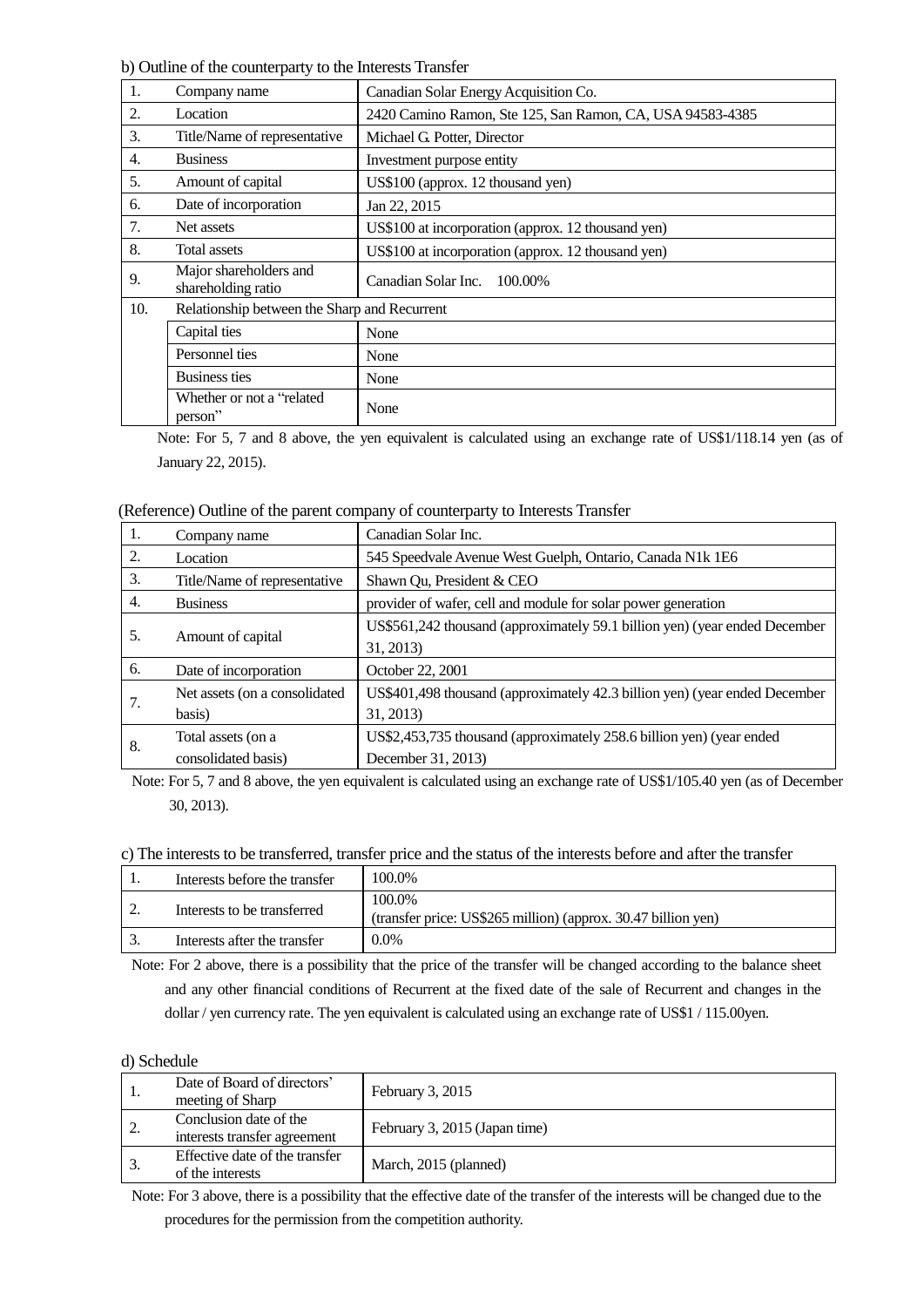## (2) Share Transfer of SUH

## a) Outline of SUH

| 1.          | Name                                                                                       | Sharp US Holding Inc.                        |                                                                        |                                 |
|-------------|--------------------------------------------------------------------------------------------|----------------------------------------------|------------------------------------------------------------------------|---------------------------------|
| 2.          | Location                                                                                   |                                              | 300 California Street 7th floor San Francisco, CA 94104, USA           |                                 |
| 3.          | Title/Name of representative                                                               | Shinichiroh Yahiro, Chairman                 |                                                                        |                                 |
| 4.          | <b>Business</b>                                                                            | Holding company of Recurrent Energy, LLC     |                                                                        |                                 |
| 5.          | Amount of capital                                                                          | <b>US\$1</b>                                 |                                                                        |                                 |
| 6.          | Date of incorporation                                                                      | September 20, 2010                           |                                                                        |                                 |
| 7.          | Major shareholders and                                                                     | <b>Sharp Corporation</b>                     | 100.00%                                                                |                                 |
|             | shareholding ratio                                                                         |                                              |                                                                        |                                 |
| 8.          | Relationship between Sharp and Recurrent                                                   |                                              |                                                                        |                                 |
|             |                                                                                            |                                              |                                                                        |                                 |
|             | Capital ties                                                                               | Sharp holds 100% of the issued shares of SUH |                                                                        |                                 |
|             | Personnel ties                                                                             |                                              | 2 members from Sharp hold the post of directors at SUH                 |                                 |
|             |                                                                                            |                                              |                                                                        |                                 |
|             | <b>Business ties</b>                                                                       |                                              | There are no business ties between Sharp and SUH which should be noted |                                 |
|             |                                                                                            | herein.                                      |                                                                        |                                 |
| 9.          | Business results and financial condition in the last three years (on a consolidated basis) |                                              |                                                                        |                                 |
|             |                                                                                            | Ended                                        | Ended                                                                  | Ended                           |
| Fiscal year |                                                                                            | March 31,                                    | March 31,                                                              | March 31,                       |
|             |                                                                                            | 2012                                         | 2013                                                                   | 2014                            |
|             | Net assets (on a consolidated                                                              | US\$293,814 thousand                         | <b>US\$321,130</b> thousand                                            | <b>US\$299,685</b> thousand     |
|             | basis)                                                                                     | $(24, 134$ million yen)                      | $(30,183$ million yen)                                                 | $(30,844$ million yen)          |
|             | Total assets (on a consolidated                                                            | US\$651,695 thousand                         | US\$846,191 thousand                                                   | US\$701,590 thousand            |
|             | basis)                                                                                     | $(53,530$ million yen)                       | $(79,533$ million yen)                                                 | $(72,208$ million yen)          |
|             | Current net assets (on a                                                                   | US\$2,938 thousand                           | US\$3,211 thousand                                                     | US\$2,997 thousand              |
|             | consolidated basis) per share                                                              | (241 million yen)                            | (302 million yen)                                                      | (308 million yen)               |
|             | Sales (on a consolidated basis)                                                            | US\$336,658 thousand                         | US\$452,709 thousand                                                   | US\$1,253,158 thousand          |
|             |                                                                                            | $(27, 653$ million yen)                      | $(42,550$ million yen)                                                 | $(128,975$ million yen)         |
|             | Operating profit (on a                                                                     | US\$8,536 thousand                           | US\$38,279 thousand                                                    | US\$219,585 thousand            |
|             | consolidated basis)                                                                        | (701 million yen)                            | $(3,598$ million yen)                                                  | $(22,600$ million yen)          |
|             | Ordinary profit (on a                                                                      |                                              |                                                                        |                                 |
|             | consolidated basis)                                                                        |                                              |                                                                        |                                 |
|             | Current net profit and loss (on a                                                          | (US\$2,101 thousand)                         | US\$31,488 thousand                                                    | (US\$23,096 thousand)           |
|             | consolidated basis)                                                                        | $((173 \text{ million yen}))$                | $(2,960$ million yen)                                                  | $((2,377 \text{ million yen}))$ |
|             | Current net profit and loss (on a                                                          | (US\$21 thousand)                            | US\$315 thousand                                                       | (US\$231 thousand)              |
|             | consolidated basis) per share                                                              | $((2 \text{ million yen}))$                  | (30 million yen)                                                       | $((24 \text{ million yen}))$    |
|             | (yen)                                                                                      |                                              |                                                                        |                                 |
|             | Dividend per share (yen)                                                                   |                                              |                                                                        |                                 |

Note: The above business results are based on US dollars converted to yen at the rates of 82.14 yen (March30, 2012), 93.99 yen (March 29, 2013), and 102.92 yen (March 31, 2014), respectively.

| Ι.  | Name                                     | Momentum Partners, LLC                                          |
|-----|------------------------------------------|-----------------------------------------------------------------|
| 2.  | Location                                 | 1700 Montgomery Street, Suite 125, San Francisco, CA 94111, USA |
| 3.  | Title/Name of representative             | Jason Eric McAlpine, Founder & Managing Partner                 |
| 4.  | <b>Business</b>                          | Financial Advisory and Investment Firm                          |
| 5.  | Amount of capital                        | N/A (data not disclosed due to non-listed company)              |
| 6.  | Date of incorporation                    | June 4, 2014                                                    |
| 7.  | Net assets                               | N/A (data not disclosed due to non-listed company)              |
| 8.  | <b>Total assets</b>                      | N/A (data not disclosed due to non-listed company)              |
| 9.  | Investor and investment ratio            | Jason Eric McAlpine (90.0%)<br>Timothy T. Lipton (10.0%)        |
| 10. | Relationship between Sharp and Recurrent |                                                                 |
|     | Capital ties                             | None                                                            |

b) Outline of the counterparty of Share Transfer